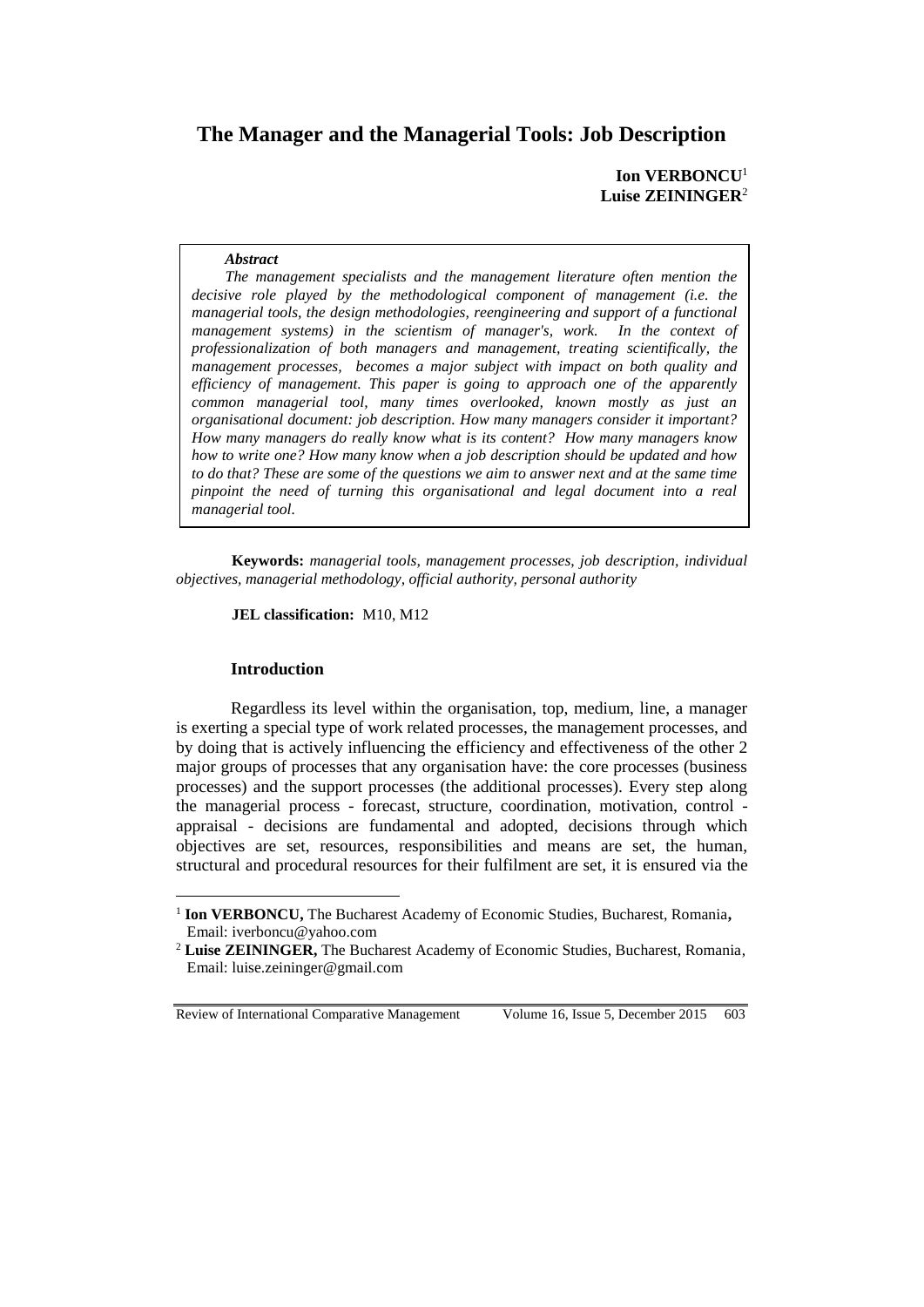right communication harmonisation between personnel decisions and actions, staff is motivated, gradually and in differentiated, to set and achieve its own objectives and last but not least the degree of achieving objectives is monitored and controlled, periodically and at the end of the process together with causes that generated positive deviations or malfunctions.

Implementing decisions of adequate quality implies effective use of three critical variables: information, management tools and people; Information should be high quality, managerial tools (systems, methods, managerial techniques) should be quantitatively and especially qualitatively adequate to all requirements set by each job position and people, and by people we mean managers, should have the right competencies, the official authority for the job and the personal attitude doubled by a set of skills and abilities, professional and managerial, needed to make use of the decision power their job ensures.

# **2. Managerial tools and their role in management**

Management literature and management science have listed a very rich assortment of over 350 systems, methods and management techniques that could be used, after adequate customisation, to most of the organisations. Hereinafter, we'll name below some of the best known that if operating accordingly, will improve by far decision's quality by giving them the scientific needed support:

 Managerial systems: management by objectives, management by profit centres, management by projects, management by budgets, management by exception, participative management, system cost-hour-production (SCOP).

 General management methods and techniques: diagnosis, delegation, control panel, meeting, SWOT analysis.

- Specific managerial methods and techniques:
	- Decision making: additive method, global utility method, ELECTRE method, decision tree, mathematic hope methods, pessimistic technique, optimistic technique, optimality technique, proportionality technique, minimization regrets technique.
	- Creativity: brainstorming, Philips 66, Delphi, discovery matrix.
	- Management by costs: classics and evolved.
	- Analysis and design of an informational and organisational system: employee manual, organisation chart, job description, flux diagrams, process map, centrality indexes method.
	- Analysis and design of a decision-making system: decisionalinformational card.
	- Managers labour efficiency: time-management, job enrichment, development and rotation - as methods to improve motivation.

Obviously, the first issue regarding managerial tools it is not about using all known systems, methods of managerial techniques known and described by the management literature, but to select the ones really effective in helping managers dealing with decisions in their activity. For example, if a large company choose to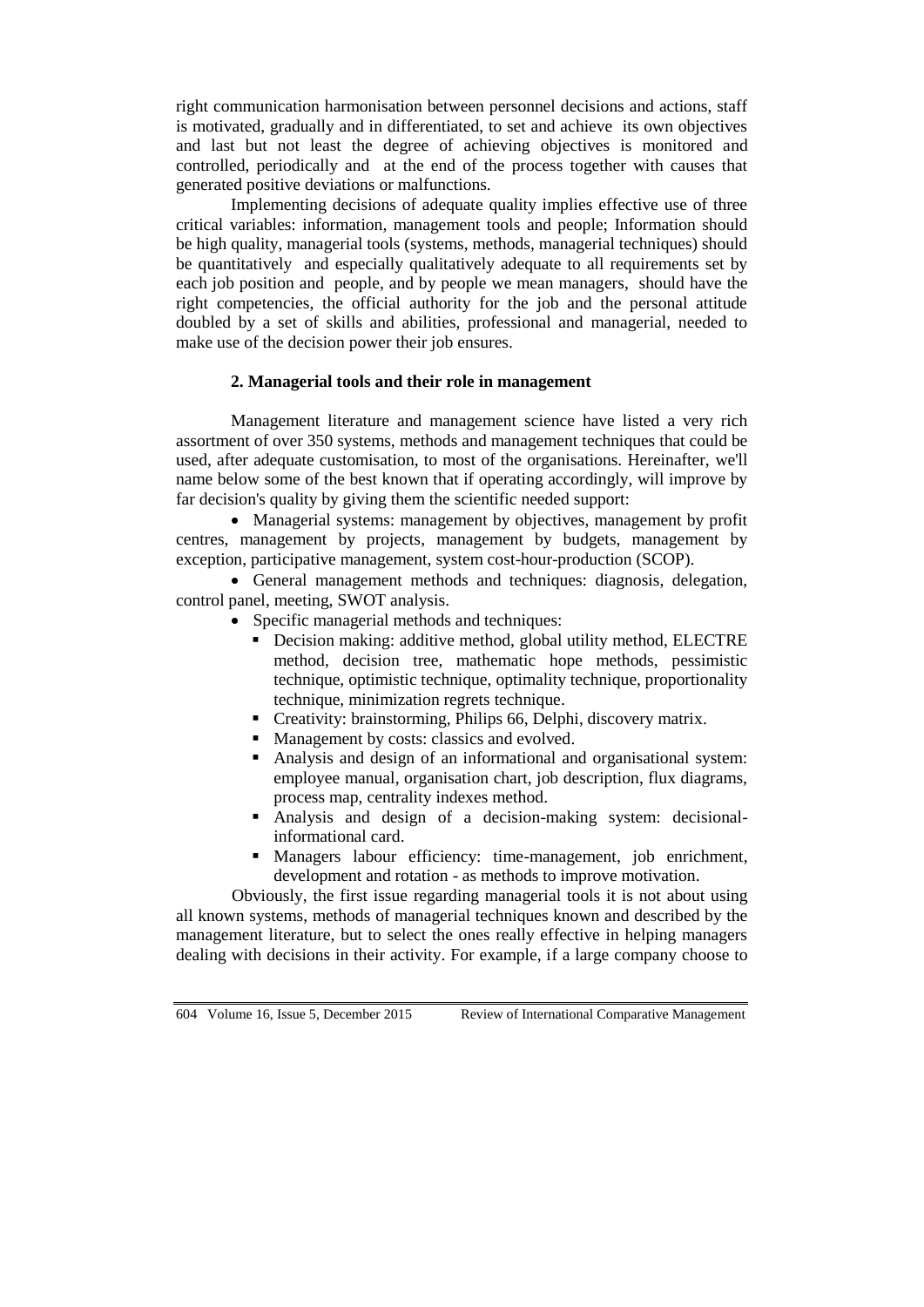apply management by profit centres should by no means use management by objectives or management by budgets since these are component of the chosen one. Similarly, if a specific decisional issue needs ELECTRE method, obviously there is no need to use other decisional methods also mathematically fundamental, and so on. The second issue is about using and promoting managerial tools, i.e. the methodologies managers should apply to maximise the benefits of using them. Any system, method or managerial techniques has its specific methodological scenario and knowing and operating that makes the difference when it comes to success in applying managerial processes. People involved in managerial methodology should be aware of all these already tested and verified methodologies.

At the core of the work on managers' professionalization, one should place the managerial tools and the other methodological elements that are consistent with the methodological component of management; their roles, on their own, as presented below, being an evidence in favour of this:

• The role to discipline the managers and subordinates;

• The role to empower managers and their subordinates;

• The role to induce order, discipline and rigour;

• The role to facilitate normal functionality or other managerial ents: decisional, informational, organisational, human resources components: decisional, informational, management;

• The role to make more efficient the managed operation by creating and maintaining optimal conditions to achieve objectives;

 The role to facilitate practicing managerial roles and managerial processes, as a whole;

• The role of professionalization of both managers and management;

• The role to evaluate management and organisation efficiency; most of known managerial tools start methodologically from objectives and end with results.

### **3. Job description- critical assessment**

Job description, the managerial tool that could be found in every organisation, at the fingertip of each manager from general manager to base line manager, from worker to engineer is so overlooked that for all the above almost doesn't exist. What is important about it is just to have it, and have it, on paper because it's compulsory. So it is everywhere but almost by everybody it is used mostly as an excuse like: "I did that this way because it is like that on my job description" or "if my job description stipulates it I'll do it just as it's written". The labour legislation bounds employers to prepare a job description for every employee, and the job description itself it is an annex to the work contract. At this point, we would like to state that this work is looking at job description solely from the managerial point of view and not from the juridical or bureaucratic perspective; hence the accent will be on the job description for a management position, by for more complex to elaborate comparing with a job description for an entry level.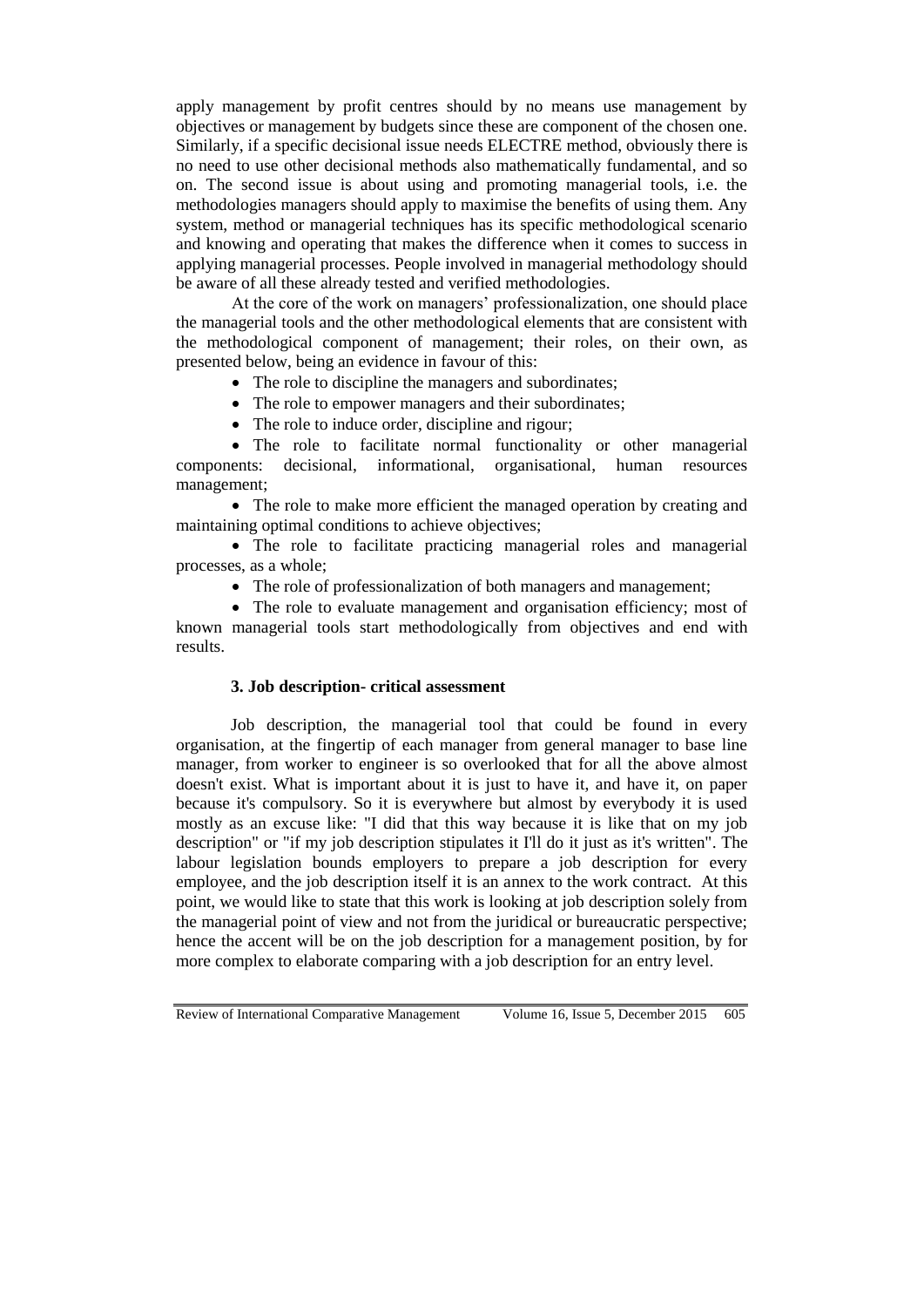What is a job description?

At the first glance a job description is a document related to position, describing it in detail - sometimes too much of detail - and commonly states the requirements of the job to which the person that will fill the position would have to comply. The human resources literature is mentioning job description as a formal document just like (*Manolescu, Lefter, Deaconu, 2007, p.218*) who state regarding job description that it is " one of the formal documents of a organisational structure, that defines a specific job's role in achieving both organisational and individual objectives, essential to an individual, an organisation as it forms the basis of the work contract". When considering such approaches it is easy to notice the general view related that is that a job description is elaborated after a thorough analysis and it relates with describing responsibilities and job specifications. Although it comes in many forms (one could actually buy a job description form the internet) it is our opinion that many of the ones involved in filling in and using job descriptions would not know it all so well. Beyond its meaning as a organisational document reflecting the organisational structure, as a juridical document, a human resources document, or just a document, job description should be treated as a managerial instrument. Job description is a dynamic reflection of the content and requirements for a position of any kind. It's content is all about individual objectives and support-elements needed to achieve objectives: processes (tasks), official authority (limits of competencies) and responsibilities (for the actions initiated and decisions made). Job requirements or job specifications should deal with personal authority (the competencies required from the job holder) and other restrictive elements about setting-up, functioning and changing the job.

What does a job description consists of?

Most of the training companies, management consultancy companies, speciality literature promote the similar structure for job descriptions insisting on several elements some arguable form their content point of view some arguable because of their format. This basic elements of a job description ("fishe" or "description du poste" in French), were described by (*Boyer, Equilbey* 2003, p. 224): job title, job mission, dimensions charachteristics, position within organisation, general context, nature of the activities, expected results. Similarly a typical Romanian job description consists of following main components:

- Job title;
- Department/section;
- Hierarchical level,
- Employee name,
- Relationships:
	- o internal: (hierarchical relationships: functional, cooperation, control, representation);
	- o external (with authorities and other public entities, international organisations, other private entities).
- Responsibilities;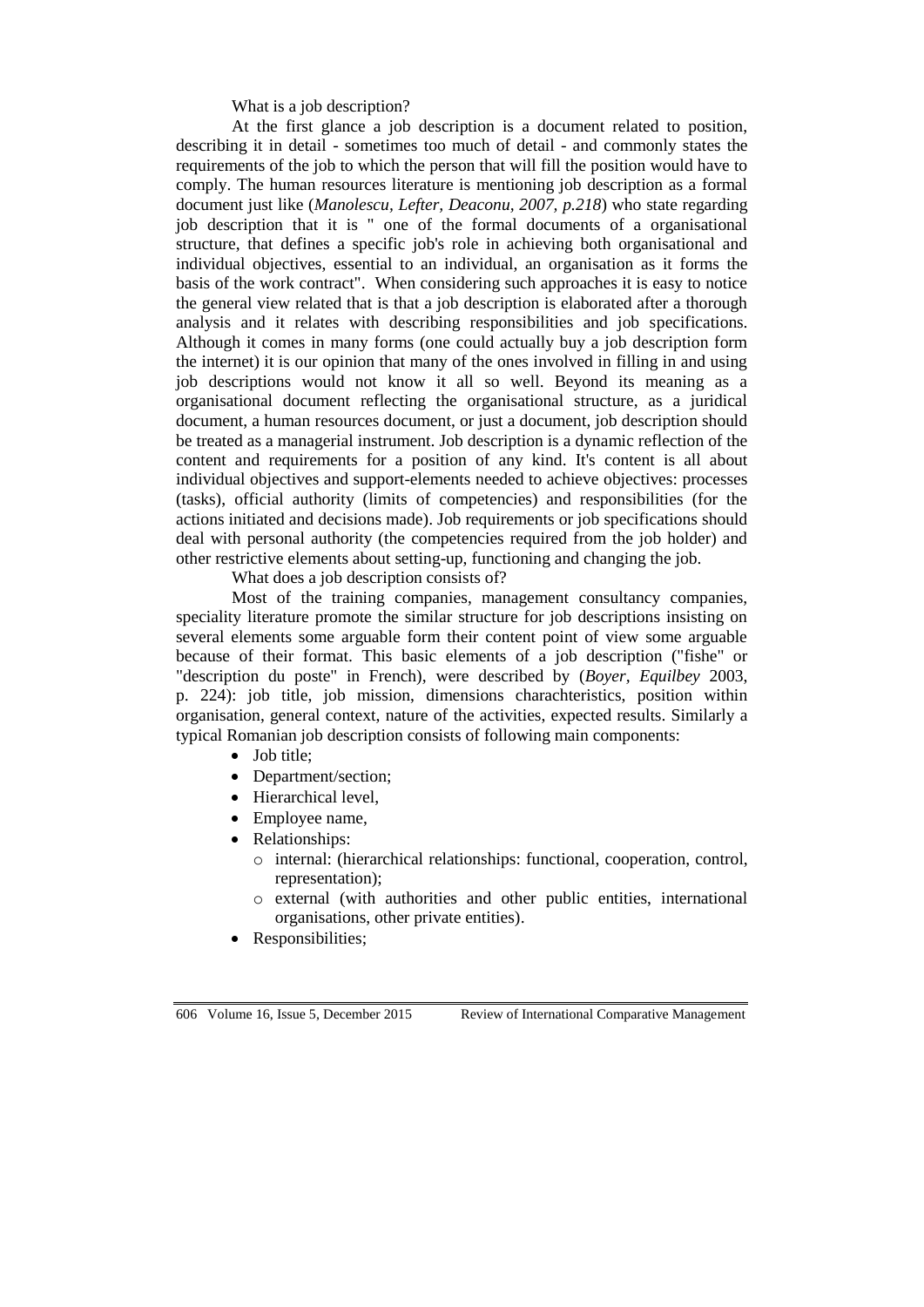Duties (daily, weekly, periodical); here other duties could be mentioned, duties that may occur during work and that might be required to be performed by the direct supervisor, within authority and job descriptions stated responsibilities;

- Based at :
- Resources;
- Abilities required for the job holder;
- Education level/ trainings/ authorisations/certifications;
- Foreign languages;
- Skills and qualifications;
- Evaluation criteria.

Below few on-topic comments on the above:

• Job description is about job not about people! As such, holder name should not be on it.

• Relationships: it should be described according to management science in the sense that positioning a job within an organisation layer structure should be set by the connection with other jobs taking into account: authority relations (hierarchical, functional, general) cooperation relations, representation relations, control relations).

 Objectives: only very seldom could be found and described as individual objectives of the job, in most of the cases objectives don't even get mentioned. Even when they are usually they are not as a result of cascading from the high-level organisational ones. Romanian organisations do not typically use a "top-down" cascading objectives starting from the fundamental objectives , going down to level I and II, then to the specific ones and finally ending up with individual objectives. We insist on this aspect because many specialists invoke a job objectives without having any higher level objectives. Is this not a real red flag when writing a job description? How could one set a job objectives without having department objectives or organisational objectives?

 Tasks: if individual objectives would be set and dimensioned correct then so would be the support elements to achieve them i.e. tasks, competencies and responsibilities. This is one of the most sensitive and vulnerable area for the several types of job description used by practitioners and theoreticians in Romania and we need to state, at this point, that achieving individual objectives needs simple work processes defined as tasks that should be written in the job description as decisive procedural element. Unfortunately, in most cases, one could found in a job description either duties (a component that is above tasks. directly involved in achieving compartment objectives according to any Organisational and operational regulations and rules or Operations Manual either activities (which is much worse, since activities are involved in achieving level II objectives and should be allocated to a group of organisational compartments).

 Wording: no matter what are the components described in a job description the wording is most of the times inadequate! tasks, competencies,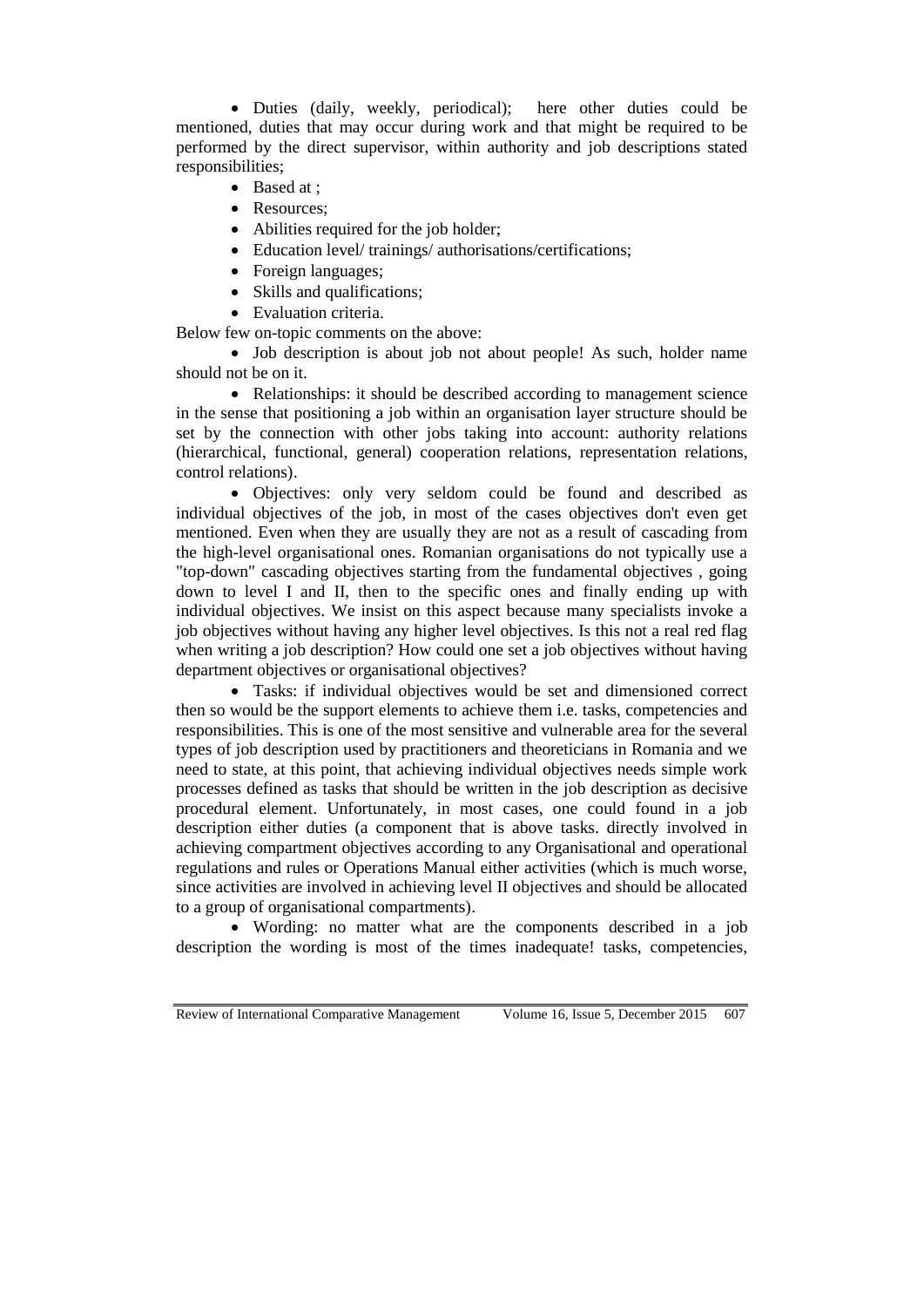responsibilities are all a giant confusion, the words to describe them being confuse, ambiguous resulting in a similar confusing job description;

 Responsibilities: too many times are set before the elements related to achieving objectives, which proves that no correspondence was even considered with those not to mention the decision right;

 Limitations: also described as official authority describes the decisional freedom level of the job, the right to take decisions or to be involved in the process. Most of the Romanian job descriptions either don't even have this mentioned or it's description is generic to say the least with wording such as: "makes decisions in his/hers authority limits" or "within limits set by direct supervisor" or "in line with job description". In our opinion, the authority limit should be correlated with tasks and with the responsibilities in forming that is described by managerial literature as "the golden triangle" of an organisation;

 Competencies: job holder abilities, skills, qualifications needed for the position, are usually widely described. Even more, some job descriptions have also expected targets written down, which shows the job specifications are richer than its description;

• To conclude, we consider that the widely used Romanian templates of job descriptions, compulsory for every work contract, consist of a large number of ambiguities, creates confusions even to the owner of the job, they are not product of a thorough negotiation process and have no managerial importance.

Hereinafter we'll be providing a new job description template, that, especially for the managerial positions, would help changing mentalities on how a manager role is perceived for all its managerial duties, in general, and for the ones related to human resources in special. At the same time, we hope it would ease the transition from the status of a organisational document to the one of a managerial tool, able to answer, even in part, to "how do we manage? " question.

## **4. A new approach of job description**

Adopting job description as member of the wide family of managerial systems, methods and techniques require it's approach from different angles and an updated content reflecting most of the exigencies imposed on the future job owner, pinpointing his/hers managerial performances that is his/hers contributions to practicing management processes. In other words, due to its content, a job description should be fit for use as managerial tool by everyone that, to a higher or lesser extent, manage and lead an organisation or structural parts of it. But, what are in this case the differentiators?

 The two main parts are the same with no changes in wording: first part is about describing the job and second part is about requirements of the job;

 Describing the job needs to describe data and identification information of the role within organisational structure: title, compartment, hierarchical level, span of control, organisational relationships (as types), individual objectives, tasks, decisional competencies/accountabilities and responsibilities in achieving the set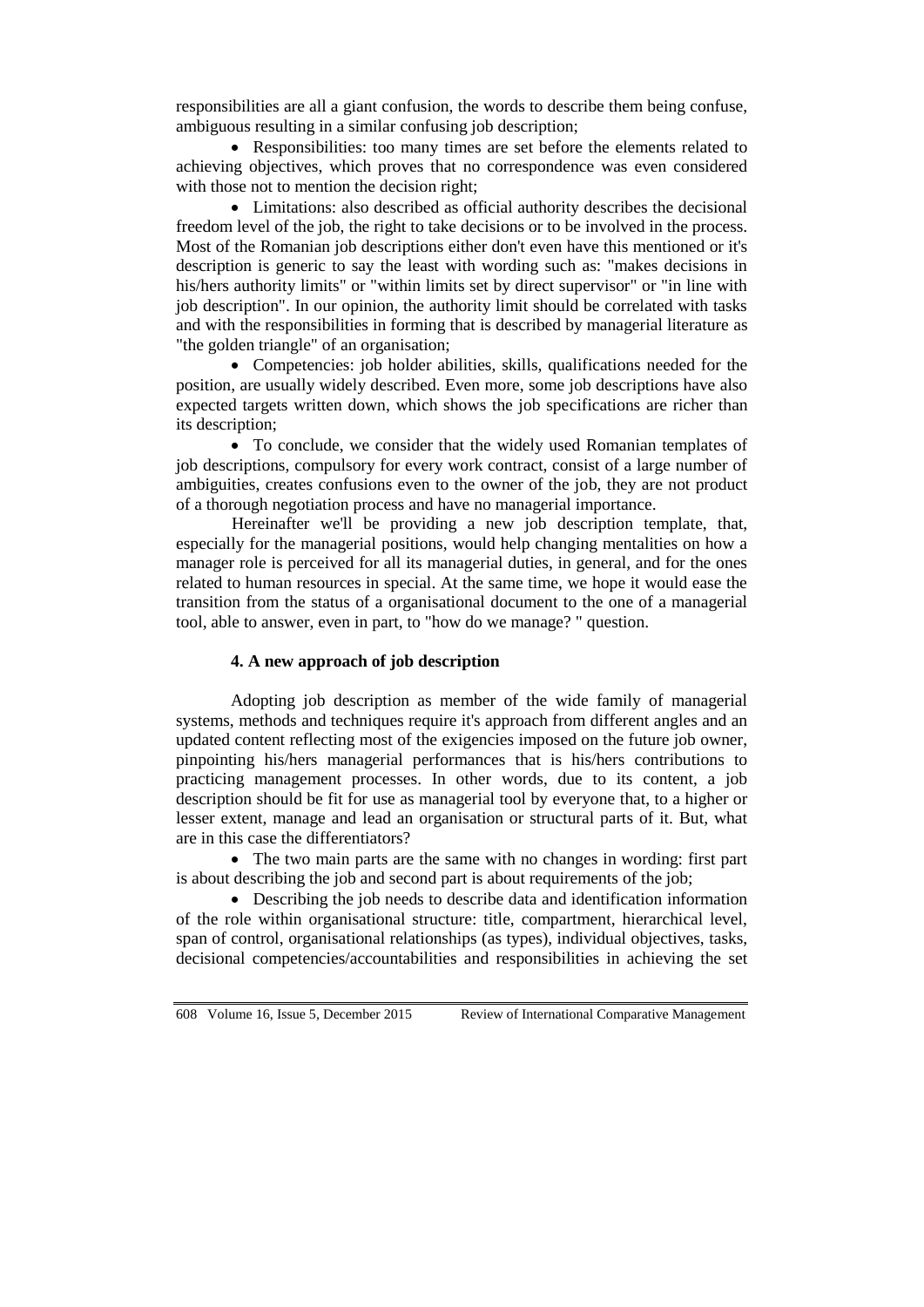objectives. At the core of this managerial tool are the individual objectives and tasks, accountabilities and responsibilities are the support elements needed to achieve them. We draw attention to the ones elaborating and updating job descriptions that individual objectives should not be mistaken as tasks and that the individual objectives should be quantified realistically not idealistically and that dimensioning and defining them is the result of cascading from fundamental objectives to level I and II objectives and to specific objectives for a specific time frame (usually comprises a year) and that this is the fundamental condition of being successful in using this managerial tool and obviously of strengthening the job position in the economical hierarchy of the organisation;

 Management specialists and the direct manager should be involved in writing job descriptions to avoid ambiguities and to be sure individual objectives are defined and the 3 support elements are presents. if the in-house managers do not have management competencies it is advisable to look for external contractors, management specialists, that would accomplish the task in an objective, professional manner;

 As starting point in developing a manager job description we recommend to use the managerial functions the manager will be involved with respectively: forecast, structure, coordination, motivation, control-evaluation so that all 3 components of the "golden triangle" - tasks, accountabilities, responsibilities are approached in a correlative manner;

• The second part of a job description pinpoints the job requirements and it's all about the personal competencies (personal authority) professional and managerial, given by the sum of knowledge, qualities, abilities that are required by the job during delivery;

• Job description update should be done as often as needed respectively when organisational objectives, processes or organisational structure change so to say when major changes occur;

 To exemplify the above we'll present hereinafter a simple version of a management position job description:

Job description-Manager A. Role description

A1. Job title .............................. A2. Department ........................... A3. Hierarchical level .............. A4. Span of control ........ A5. Organisational relationships A5.1 Authority A5.1.1 Hierarchical - subordinates to ......... - has as subordinates .......... A5.1.2 Functional ..... A5.1.3 General.....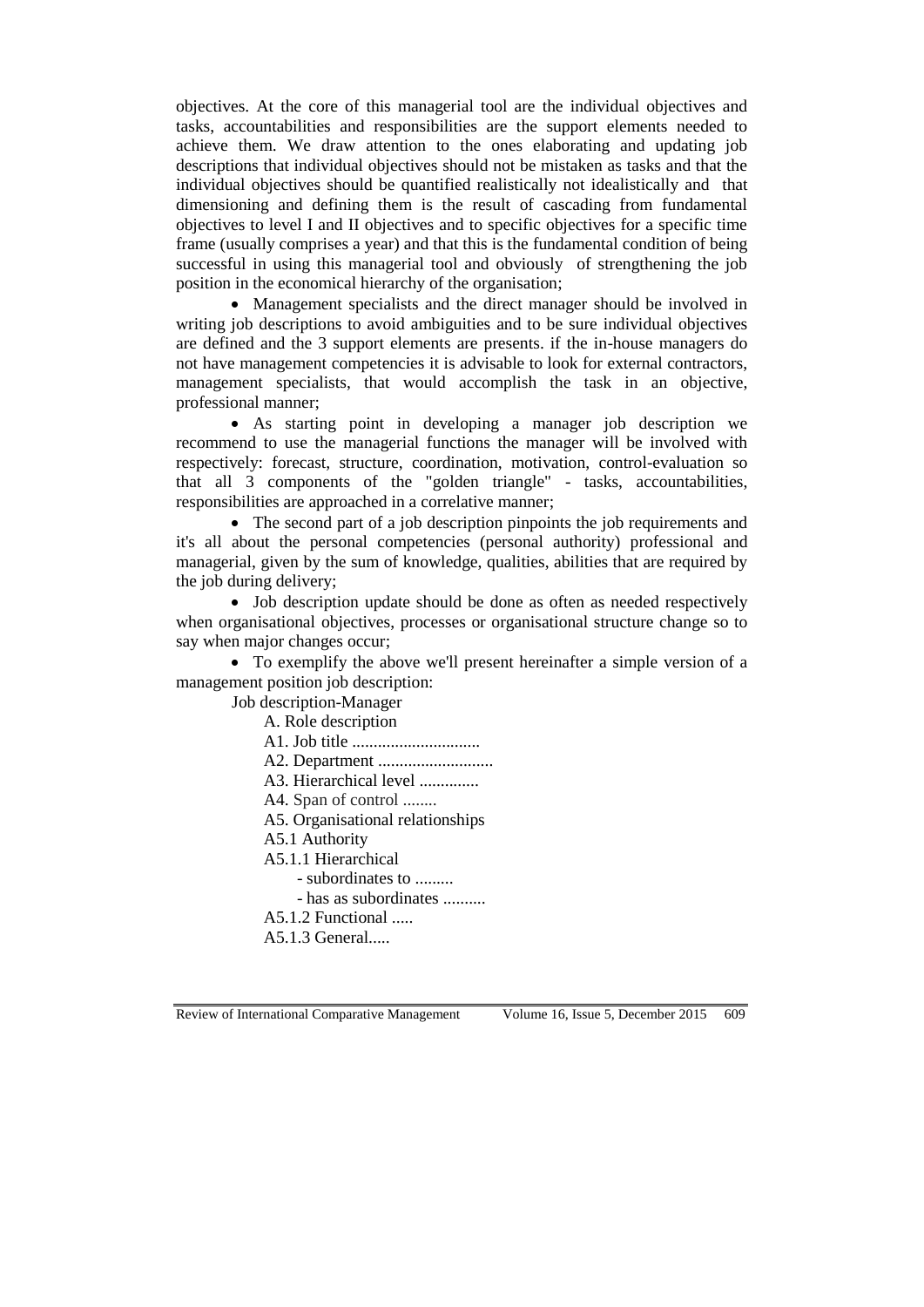A5.2 Cooperation with similar positions on the same level......

A5.3 Control - not applicable

A5.4 Representation - if represents organisation in relationship with other organisations, financial institutions, banks, authorities etc.

A6. Individual objectives

- over 75% decisional intensity
- 100% of direct manager decisions applied
- contribute with min 30% in reaching company turnover
- contributing with min 20% to the targeted company profit margin

| No. | <b>Tasks</b> |                                           | Accountabilities              | Responsibilities                                |
|-----|--------------|-------------------------------------------|-------------------------------|-------------------------------------------------|
|     |              | Makes sure policy/                        | Aproves objectives,           | Responsible for the                             |
| 1.  |              | strategy are                              | measures to                   | volume, structure, quality                      |
|     |              | elaborated                                | achieve, resources,           | of the information needed                       |
|     |              |                                           | deadlines                     | to elaborate policy and                         |
|     |              |                                           |                               | strategy                                        |
| 2.  |              | Establishes and                           | Decides regarding             | Responsible for equitable                       |
|     |              | cascades objectives                       | objectives for                | repartition of objectives                       |
|     |              | for subordinated                          | subordinated                  | depending on their official                     |
|     |              | positions                                 | positions                     | competencies                                    |
| 3.  |              | Involved in                               | Provides                      | Responsible for the                             |
|     |              | elaborating                               | objectives,                   | volume, structure, quality                      |
|     |              | policy/strategy                           | measures to                   | of the available                                |
|     |              |                                           | achieve, resources,           | information to elaborate                        |
|     |              |                                           | deadlines                     | policy and strategy                             |
| 4.  |              | Establish material,                       | Decide on allocated           | Responsible for                                 |
|     |              | financial, human and resources volume     |                               | quantitative and on-time                        |
|     | Prevision    | informational                             | and structure                 | availability of resources                       |
|     |              | resources needed to                       |                               |                                                 |
|     |              | achieve objectives                        |                               |                                                 |
|     |              | Makes sure both                           | Decides on                    | Responsible for proper                          |
| 5.  |              | objectives and                            | intermediate and              | timing between deadline-                        |
|     |              | allocated resources                       | final deadlines for           | resources-objectives                            |
|     |              | are timely space out                      | resource allocation           |                                                 |
|     |              | accordingly                               | and objectives<br>achievement |                                                 |
|     |              |                                           | Decides on how to             |                                                 |
| 6.  |              | Establishes ways to<br>achieve objectives | achieve objectives            | Responsible for objectives<br>opportuneness and |
|     |              |                                           |                               | necessity                                       |
|     |              |                                           |                               |                                                 |
|     |              |                                           |                               |                                                 |
|     |              |                                           |                               |                                                 |
|     |              |                                           |                               |                                                 |
|     |              |                                           |                               |                                                 |

## **Table 1 Job description: tasks, accountabilities, responsibilities**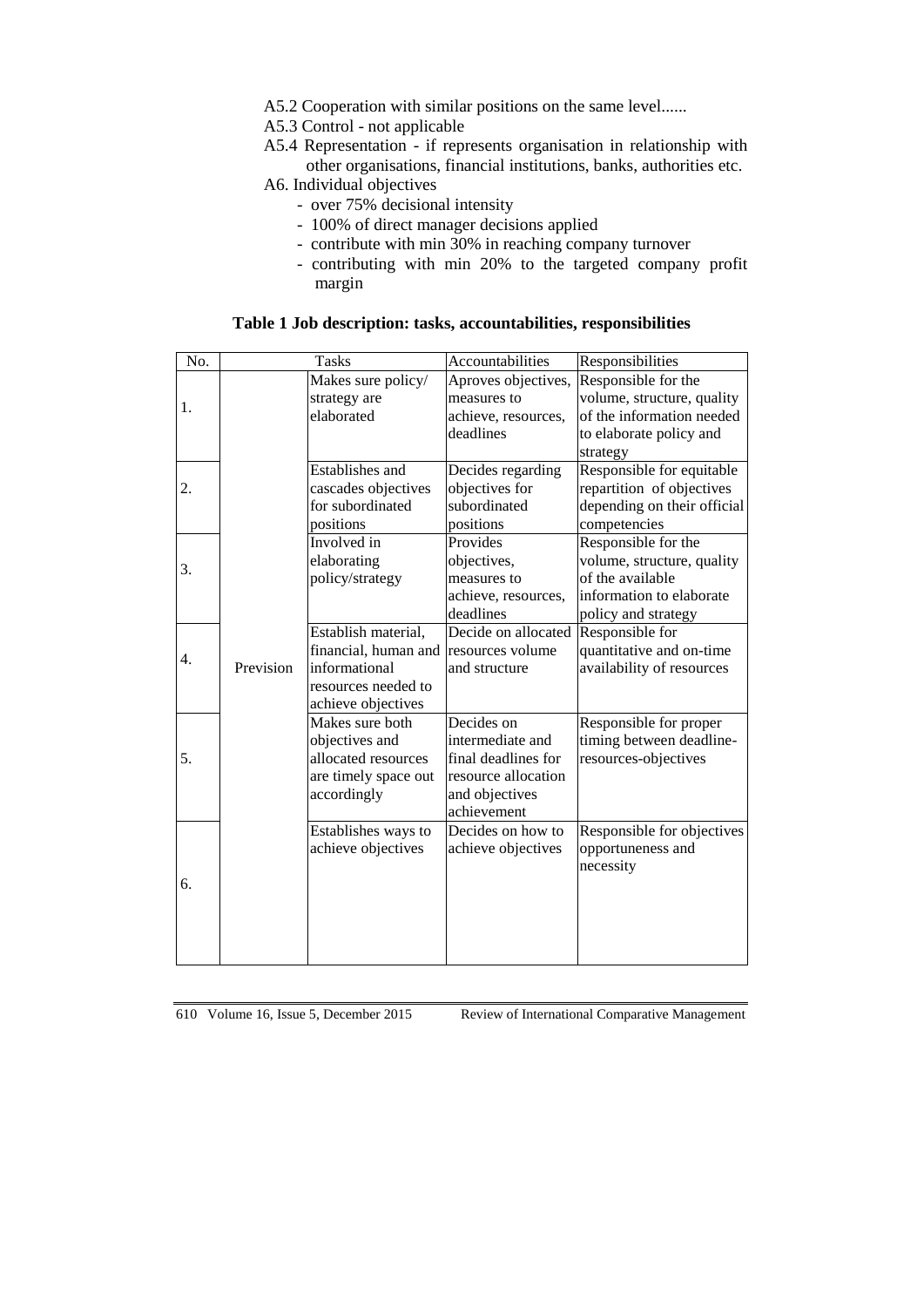| No. |              | <b>Tasks</b>                           | Accountabilities    | Responsibilities                        |
|-----|--------------|----------------------------------------|---------------------|-----------------------------------------|
|     |              | Ensures managerial                     | Decides for its     | Responsible for                         |
|     |              | conditions to achieve organisation     |                     | management system                       |
| 7.  |              | objectives                             | section/department  | efficiency and efficacy                 |
|     |              |                                        | on management       |                                         |
|     |              |                                        | configuration and   |                                         |
|     |              |                                        | functionality       |                                         |
|     |              | Provides dimensions                    | Decides on main     | Responsible to ensure the               |
| 8.  |              | and limits for work                    |                     | and secondary work process dimension of |
|     |              | processes required to                  | processes           | objectives                              |
|     |              | achieve objectives                     |                     |                                         |
|     |              | Establish the human                    | Decides regarding   | Responsible with                        |
|     |              | dimension of work                      | on filling in       | positions and job holders               |
| 9.  |              | processes                              | managerial and line | consistency                             |
|     |              |                                        | vacancies in its    |                                         |
|     |              |                                        | department          |                                         |
|     |              | Provides                               | Decides on          | Responsible for                         |
|     |              | organisational-                        | structural          | correlation between                     |
|     |              | structural frame for                   | components size of  | structural components and               |
|     |              | proper work                            | the department      | work processes within                   |
|     |              | processes within                       |                     | department                              |
| 10. | Structure    | department (position                   |                     |                                         |
|     |              | number and                             |                     |                                         |
|     |              | structure,                             |                     |                                         |
|     |              | organisational                         |                     |                                         |
|     |              | relationships among                    |                     |                                         |
|     |              | them)                                  |                     |                                         |
|     |              | Elaborates process-                    | Decides regarding   | Responsible with                        |
| 11. |              | map for department                     | on process-map      | department process-map                  |
|     |              |                                        |                     | fitting into organisation               |
|     |              |                                        |                     | process-map                             |
|     |              | Elaborates and                         | Advices on          | Responsible for job                     |
| 12. |              | updates job                            | subordinates job    | description content                     |
|     |              | descriptions for                       | description         |                                         |
|     |              | subordinates                           |                     |                                         |
|     |              | <b>Ensures</b>                         | Decides on correct  | Responsible for applying                |
| 13. |              | Organisational and                     | and proper          | Organisational and                      |
|     |              | operational Rules                      | operation within    | operational Rules and                   |
|     |              | and Regulation Book Organisational and |                     | <b>Regulation Book</b>                  |
|     |              | is known and applied operational Rules |                     |                                         |
|     |              |                                        | and Regulation      |                                         |
|     |              |                                        | Book prescriptions  |                                         |
|     |              | Whenever needed                        | Decides when and    | Responsible for operative               |
| 14. | Coordination | convenes                               | about               | transfer to subordinates of             |
|     |              | harmonisation                          | harmonisation       | specific information                    |
|     |              | meetings (to transfer                  | meetings            |                                         |
|     |              | and synchronise                        |                     |                                         |
|     |              | subordinates actions)                  |                     |                                         |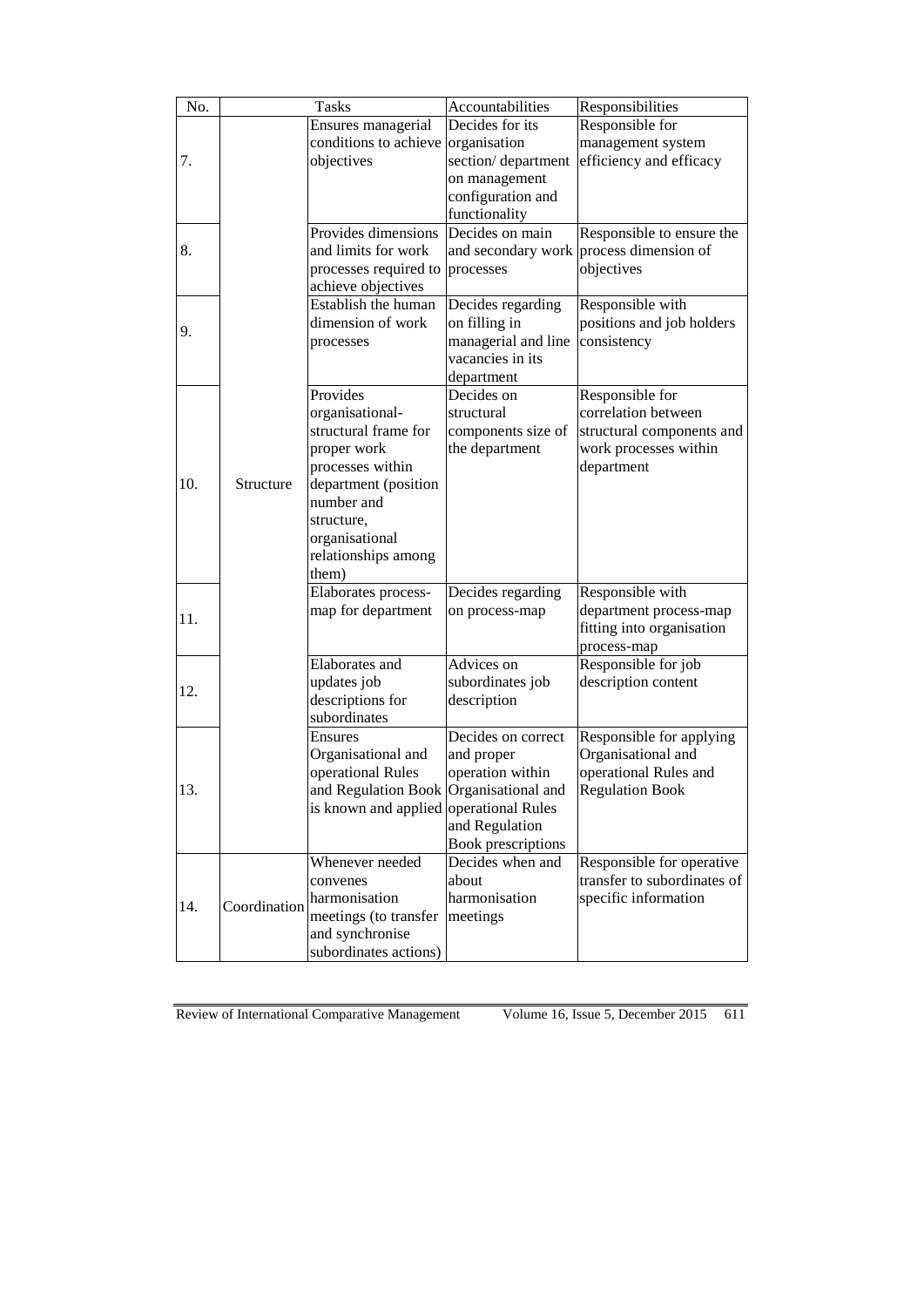| No. | <b>Tasks</b>              |                                                                                                                                                   | Accountabilities                                                                              | Responsibilities                                                                             |
|-----|---------------------------|---------------------------------------------------------------------------------------------------------------------------------------------------|-----------------------------------------------------------------------------------------------|----------------------------------------------------------------------------------------------|
| 15. |                           | Ensures proper work<br>environment                                                                                                                | Decides on work<br>environment,<br>internal<br>communication,<br>inter-human<br>relationships | Responsible with<br>organisational culture<br>improvement                                    |
| 16. |                           | Promotes an<br>adequate managerial<br>style fit to achieving<br>objectives                                                                        | Decides on<br>managerial style<br>adopted                                                     | Responsible with<br>organisational culture<br>improvement                                    |
| 17. | Motivation                | Ensures proper<br>conditions for<br>subordinates to<br>establish and achieve<br>their objectives                                                  | Decides on<br>organisational<br>climate and<br>involvement on<br>objectives<br>achievement    | Responsible to ensure a<br>quality work life and<br>enjoyable experiences                    |
| 18. |                           | Establishes job<br>profile: abilities,<br>knowledges, skills                                                                                      | Decides job profile<br>draft                                                                  | Responsible for sensible<br>dimensioning of jobs                                             |
| 19. |                           | $\overline{\mathrm{E}}$ valuates<br>subordinates against<br>established<br>performance criteria                                                   | Decides<br>qualificatives and<br>score after<br>evaluation                                    | Responsible to set and<br>comply with establish<br>performance criteria                      |
| 20. | Evaluation<br>and control | Evaluates and reports Proposes ways of<br>to top management<br>regarding objectives,<br>dysfunctions,<br>positive deviations,<br>causes etc.      | functional<br>improvements of<br>the organisation                                             | Responsible for reported<br>information quality and<br>accuracy                              |
| 21. |                           | Executes managerial<br>control of objectives<br>achievement and<br>methodological<br>recommendations<br>account specific to<br>the activity field | Decides rewards<br>and sanctions<br>following<br>evaluation                                   | Responsible for<br>opportuneness and<br>necessity of adopting and<br>applying such decisions |

B. Job requirements

B1. Professional competency

Education: economical or technical graduate

Experience: minimum 5 years on similar position

B1.1Professional Knowledge

- adequate economical or technical knowledge
- juridical knowledge

B1.2 Abilities and distinctive features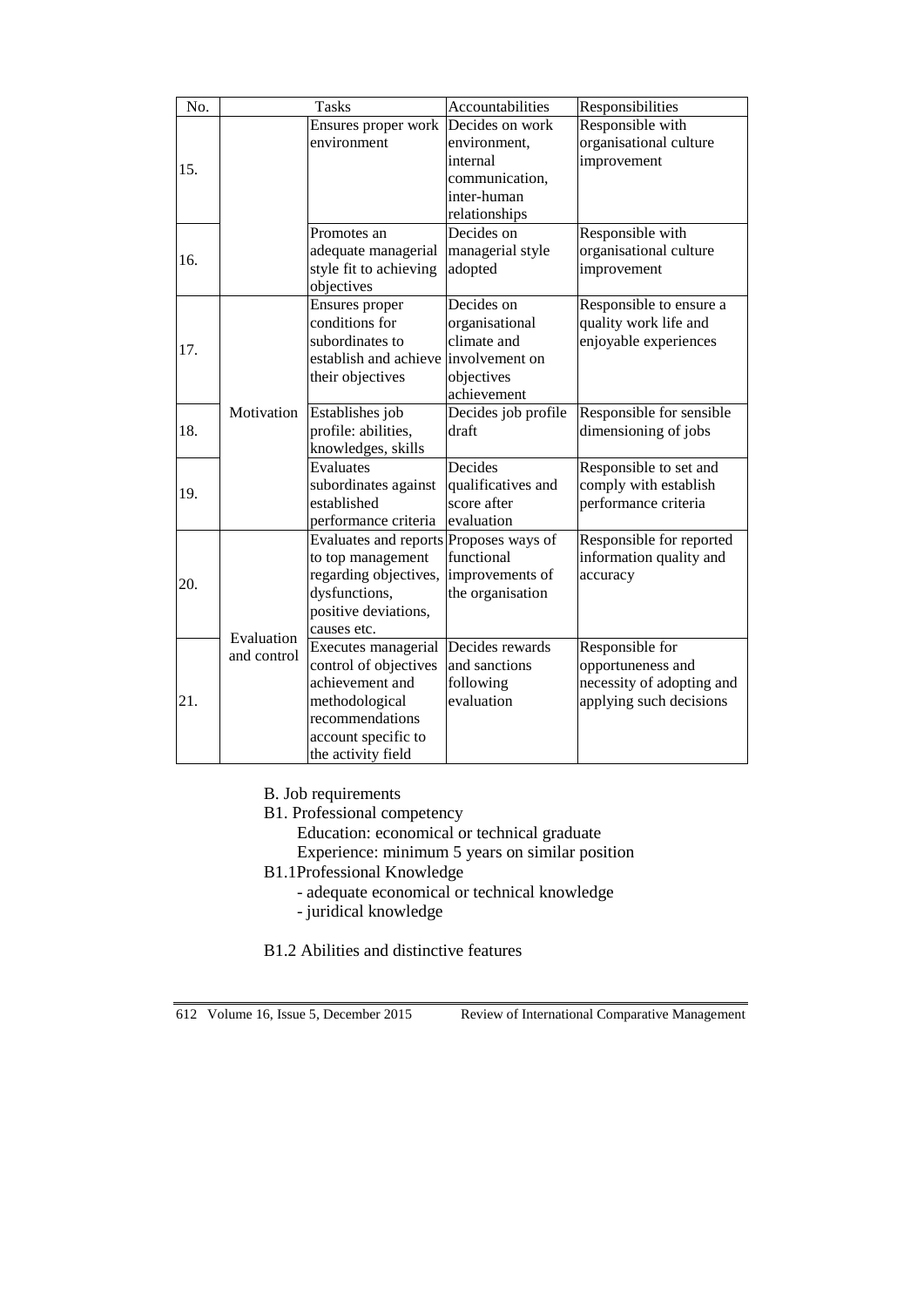- adaptability to changing working conditions
- ability to distinguish and select urgent matters from important matters
- self-improvement capacity
- informational abilities
- perseverance
- courage
- high degree of involvement
- positive attitude
- B2. Managerial competencies
- B2.1Managerial knowledge
	- in depth knowledge of managerial roles and processes, their functionality
	- knowledge about management systems configuration and utility
	- knowledge about managerial tools, techniques, systems
	- computer literate
- B2.2 Managerial abilities and distinctive features
	- abilities such as: talent, intuition, flair, wish to lead, leadership
	- distinctive features such as: organisational skills, heath, skilfulness, imagination, ability to notice, accept and promote new, synthetic and analytic thinking, intelligence, character features: honesty, steadiness, openness, sociability, confidentiality etc.
- B3. Specific requirements
	- graduation of minimum one training program management related in the last 5 years
	- good command of minimum one international foreign language

# **Conclusions**

Approaching job description as a managerial tool, ensures, basically, it's rediscovery through managers and management professionalization and amplifies its efficiency and effectiveness. The use of job description provides a round managerial experience to any manager regarding the main functions of management; establishing objectives facilitates the operation of the forecasting function, setting tasks in order to achieve individual objectives makes use of the structure function, individual objectives negotiation with position holder and employee motivation based on achievements is associated with the motivational function and along the way of fulfilling tasks to achieve objectives there must be evaluation and control.

The managerial valence of job descriptions are obvious as long as it's content is designed and updated by specialists, management professionals. Also, we can't help noticing the important contribution of the human resources specialist, the one that designs the job description template and from this perspective, has